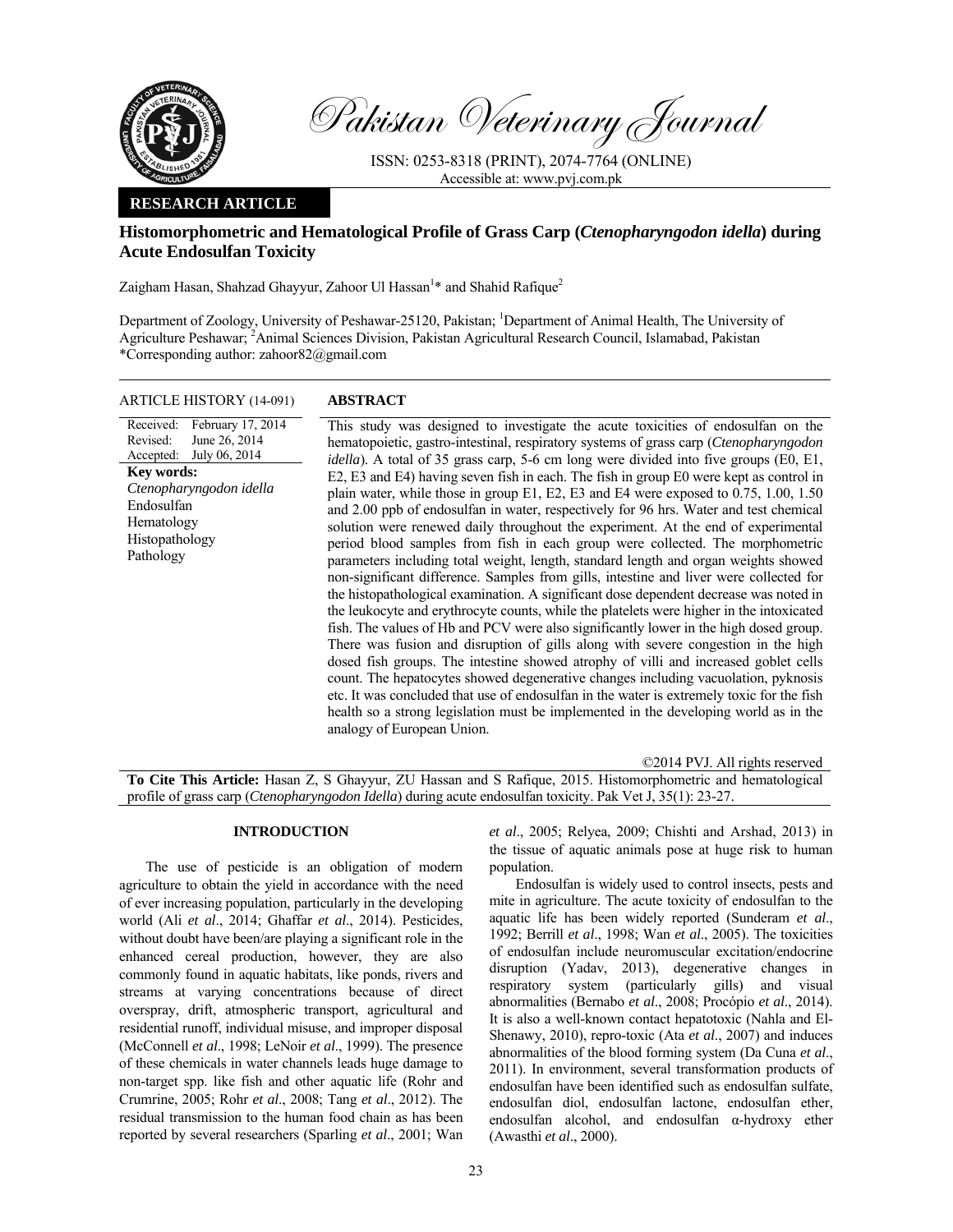Endosulfan can be present at 700 ppb in pond water 10 m away from targeted application sites and 4 ppb in pond water 200 m away from such sites, when sprayed from a nozzle 3-4 m above the ground (Ernst *et al*., 1991). It has been reported at 0.5 ppb in ponds near apple orchards in Ontario, Canada (Harris *et al*., 1998), and 2.5 ppb in Australian aquatic environments (Muschal, 2001) while the U.S. Environmental Protection Agency assumes the expected environmental concentration for surface drinking water at 0.5 to 23.9 ppb (Rossi, 2002).

Keeping in view the magnitude of the problem, it was assumed that the microscopic toxicopathological effects might be present in the respiratory and gastrointestinal system of the exposed animals. So the present study was designed to investigate the histomorphometric and blood profile of the grass carp (*Ctenopharyngodon idella*) during acute endosulfan toxicity.

## **MATERIALS AND METHODS**

All of the animal experiments were conducted according to the rules and regulations of the Animal Ethics Committee, at the University of Peshawar, Peshawar (Pakistan). A total of thirty five "Grass carp" (*Ctenopharyngodon idella*) 5-6 cm long were collected from Carp Hatchery and Training Centre Sherabad, Peshawar-Pakistan. The fish were transported to the laboratory at Department of Zoology, University of Peshawar in a container having optimum environmental conditions of oxygen, water temperature etc. Before starting the experiment, all the fish were physically examined and verified to be free from parasitic, fungal or bacterial infection. After the acclimatization period of one week, all the fish were divided into five groups (E0, E1, E2, E3 and E4) having seven fish in each. Five glass aquaria of 60 L capacity were filled with 30L of water. Seven fishes were selected randomly and stocked in each aquarium. The fish in group E0 were kept as control in plain water, while those in group E1, E2, E3 and E4 were exposed to 0.75, 1.00, 1.50 and 2.00 ppb of endosulfan in water, respectively for 96 hrs. These endosulfan concentrations were prepared from thiosulfan 35% EC (Jaffer Agro Services, Karachi, Pakistan) having 32.9% active ingredient. Water and test chemical solution were renewed daily throughout the experiment. During the experiment, water in each aquarium was aerated with the help of air pumps and temperature was maintained at 20-23°C by water heaters. The average values of physiochemical parameters of the laboratory water noted at different time points included, pH 7.6, TDS (total dissolved solids) 365 mg/l, dissolved oxygen 6.5 mg/l, total alkalinity 130 mg/l, calcium hardness 45 mg/l, chloride 19 mg/l, conductivity 820 ms/cm

**Hematology:** At the end of experimental period, blood samples from five fish in each group were collected by cardiac puncture and were immediately transferred to EDTA coated tube. The samples were subjected to different hematological parameters. RBC, WBCs and platelets count were determined by using hemocytometer. Hemoglobin (Hb) concentration was determined by cyanmethemoglobin method for which 20 µl of blood was added to 4 ml of cyanmethemoglobin reagent. After mixing the tube was allowed to stand at room temperature for three minutes then absorbance was taken against reagent blank in photoelectric colorimeter at 450 nm. The Hb concentration was calculated by using the formula:

 $HB = Abs.$  of the test sample/Abs. of the standard  $*$  Conc. of standard \* dilution factor/100

Packed cells volume (PCV) was determined by using micro-hematocrit tube method.

**Histomorphological examination:** For histopathological examination five fish in each group were selected and their total length, weight and body depth were recorded. The fish were dissected and samples from gills, liver and intestine were collected. The tissue samples after weighing were transferred to neutral buffered formalin (NBF) and transported to Department of Animal Health (Section Pathology), the University of Agriculture Peshawar. After fixation, samples were washed in the running tape water for overnight and then dehydrated in ascending grades of alcohol, cleared in xylene and embedded in paraffin. Thin slices of 3-4  $\mu$ m were obtained using rotary microtome and stained by H and E. The changes in the different organs were recorded and captured by camera fitted microscope.

#### **RESULTS**

**Hematological parameters:** A significant decrease in the red cells count was noted in the fish from all intoxicated groups as compared to the values noted in group E0  $(2.27\pm0.05 \times 10^{12}$ /L). The least value  $(0.51\pm0.02 \times 10^{12}$ /L) was recorded in the fish exposed to highest concentration of endosulfan (2.00 ppb). A similar dose dependent decrease in the White Blood cells (WBCs) was also noted in the different groups. The exposure of fish to endosulfan led to a significant increase in the platelets count in all the groups except in E1, which was exposed to low concentration of the chemical. A significant lower concentration of Hb was noted in the fish from the intoxicated groups as compared to the values noted in their counterpart fish in group E0. A similar trend was also noted in the PCV values in the experimental groups (Table 1).

**Morphometric studies:** A non-significant difference was noted in the total weight, total length, standard length and organs weight of the fish in all the intoxicated groups compared to the values noted in the control group. The gills, liver and intestine weight was lower in the experimental fish however these differed non-significantly from those noted in the control group (Table 2).

### **Histopathological changes**

**Gills:** The gills in group E0 (control group) showed normal structure gill filament, primary and secondary gill lamellae (Fig. 1). The vascular histology was normal with no congestion or accumulation of cells in the gill structure. No deposition/mineralization was observed. In group E1 (0.75 ppb endosulfan), there was recorded lifting of the secondary gills lamellae. The vascular changes were observed as congestion and mild degree of cellular accumulation. There was mild to moderate degree of disorganization in the gills structure. With increasing the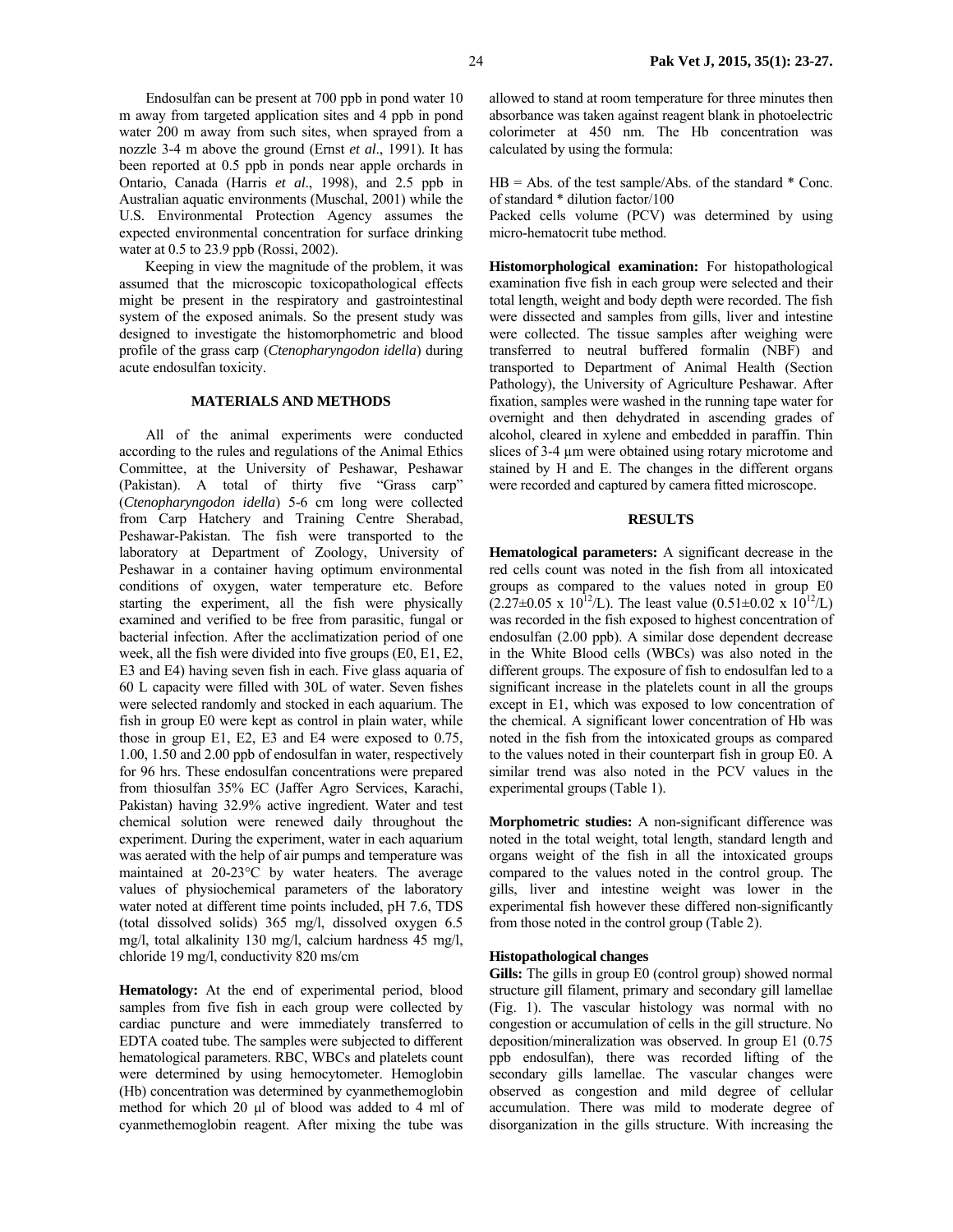|  |  |  | <b>Table 1:</b> Hematological profile (mean±SD) of fish exposed to different concentrations of endosulfan |
|--|--|--|-----------------------------------------------------------------------------------------------------------|
|--|--|--|-----------------------------------------------------------------------------------------------------------|

| Groups (Endosulfan ppb)                                                                                         | RBC (10 <sup>12</sup> /L)    | WBC $(109/L)$                  | Platelets (10 <sup>9</sup> /L)  | $Hb$ (g/dL)                  | <b>PCV (%)</b>               |
|-----------------------------------------------------------------------------------------------------------------|------------------------------|--------------------------------|---------------------------------|------------------------------|------------------------------|
| E0(0.00)                                                                                                        | $2.27 \pm 0.05^a$            | $132.54 \pm 6.32$ <sup>a</sup> | $141.80 \pm 8.23$ <sup>c</sup>  | $9.88 \pm 0.29$ <sup>a</sup> | $29.68 \pm 2.75^a$           |
| EI $(0.75)$                                                                                                     | $2.05 \pm 0.07^{\circ}$      | $105.63 \pm 4.16^b$            | 247.20±39.72 <sup>b</sup>       | $8.54 \pm 0.48$ <sup>b</sup> | $25.00 \pm 1.30^b$           |
| E2 $(1.00)$                                                                                                     | $.66 \pm 0.33^b$             | $93.38 \pm 3.68$ <sup>c</sup>  | 537.20±37.37 <sup>a</sup>       | $7.04 \pm 0.43$ °            | $18.34 \pm 1.18^{\circ}$     |
| E3(1.50)                                                                                                        | $0.68 \pm 0.02$ <sup>c</sup> | $44.76 \pm 2.09$ <sup>d</sup>  | $597.80 \pm 26.41$ <sup>a</sup> | $5.17 \pm 0.52$ <sup>d</sup> | 6.10 $\pm$ 1.54 <sup>d</sup> |
| E4 (2.00)                                                                                                       | $0.51 \pm 0.02$ <sup>d</sup> | $21.63 \pm 1.43$ <sup>e</sup>  | $642.40 \pm 33.12$ <sup>a</sup> | $2.68 \pm 0.64$ <sup>e</sup> | $2.50 \pm 0.42$ <sup>e</sup> |
| π ι ι Προσταθεί της Στην Μπορτίας της Στην Μπορτίας της Προσταθής της Προσταθής της Προσταθής της Προσταθής της |                              |                                |                                 |                              |                              |

The values in each column denoted by different superscript letter are significantly different from each other (P≤0.05) .

| Groups           | Total            | Total            | Standard         | Body            | Gills           | Liver           | Intestine weight |
|------------------|------------------|------------------|------------------|-----------------|-----------------|-----------------|------------------|
| (endosulfan ppb) | weight (g)       | length (cm)      | length (cm)      | depth (cm)      | weight $(g)$    | weight $(g)$    | (g)              |
| E0(0.00)         | $14.75 \pm 4.63$ | $14.82 + 5.46$   | $12.15 \pm 4.53$ | $2.73 \pm 1.38$ | $1.22 \pm 0.93$ | $1.36 \pm 1.27$ | $1.15 \pm 0.90$  |
| EI(0.75)         | $14.22 + 7.72$   | 11.07±2.36       | $9.10 \pm 1.88$  | $2.03 \pm 0.68$ | $0.61 \pm 0.40$ | $0.36 \pm 0.18$ | $0.56 \pm 0.34$  |
| E2 (1.00)        | $14.44 \pm 7.14$ | $1.08 \pm 2.20$  | $9.00 \pm 1.66$  | $1.92 \pm 0.35$ | $0.57 \pm 0.32$ | $0.34 \pm 0.17$ | $0.50 + 0.26$    |
| E3 (1.50)        | $13.42 \pm 6.00$ | $1.30 \pm 1.48$  | $9.25 \pm 1.24$  | $1.93 \pm 0.31$ | $0.56 \pm 0.24$ | $0.24 \pm 0.15$ | $0.50 + 0.18$    |
| E4(2.00)         | $19.31 \pm 5.87$ | $12.32 \pm 2.95$ | $9.85 \pm 2.44$  | $2.35 \pm 0.83$ | $0.70 + 0.50$   | $0.32 \pm 0.20$ | $0.65 \pm 0.48$  |

dose of endosulfan i.e. in group E2 (1 ppb endosulfan) these changes became more apparent in the gills histology. In group E3 and E4, where endosulfan was added at 1.5 and 2 ppb concentration in the water there were severe congestion, shortening of both primary and secondary gills lamellae and lifting of lamellae.

**Intestine:** In group E0 (0 ppb endosulfan) the intestine showed no deviation from the normal histological structure, the height of villi, the vascular structures and epithelial cells were all normal. In group E1 (0.75 ppb endosulfan), the changes of mild degree were observed in the intestinal histology. These changes included atrophy and disruption of villi at some places. In the high dose groups (E2, E3 and E4) which were exposed to 1, 1.5 and 2 ppb endosulfan respectively, the histological changes comprised of a dose dependent increasing trend. The major changes included fusion of villi, villus atrophy, accumulation of inflammatory cells, and congestion. The number of goblet cells per microscopic field also showed dose dependent increasing trend in the intestine (Fig. 2).

Liver: The liver of fish exposed to 0 ppb endosulfan (Group E0), showed no histological alteration. The hepatocytes were normal with foamy cytoplasm, the hepatic triad was normally placed and no vascular changes were observed. In group E1 (exposed to lowest dose of endosulfan i.e. 0.75 pbb), a mild degree of vacuolation was observed, however the vascular histology was normal with no congestion or cellular infiltration. In group E2 (1 ppb endosulfan) a moderate degree of changes were observed in the liver histology, including vacuolation suggestive of fatty changes, cellular swelling, and infiltration of inflammatory cells at some places. These changes were more prominent in the sections of liver from group E3 and E4 exposed to higher doses of endosulfan (1.5 and 2 pbb), respectively.

### **DISCUSSION**

The exposure of endosulfan to grass carp (*Ctenopharyngodon idella*) resulted in a significant decrease in the red and white cells count, Hb level and PCV. However, the numbers of platelets were higher in the fish from the intoxicated groups. In the published literature no information is available regarding endosulfan induced hematological profile for *Ctenopharyngodon idella*, however, Sarma *et al*. (2012) reported a significant

decrease in Hb level in freshwater fish within 12-24 hrs of acute endosulfan exposure  $(8.1 \mu g/L)$ , thereafter the values increased and at the end of 72 h returned to normal levels. A similar trend in was observed in red cells count. The WBC count showed an inverse relation i.e., increasing trend with increase in the duration of acute endosulfan exposure. In another experiment, working with *Channa punctatus*, same group of researcher recorded a significant decrease in Hb level, RBC and WBC counts during endosulfan toxicity for longer duration of 90 days. The reversal towards normal during chronic exposure might be an adaptive response of the fish to the toxicant. The decrease in the hematological parameters noted in the present can be associated with inhibition of erythropoiesis, hemosynthesis, osmoregulatory dysfunction, increase in the rate of hemolysis or increased lipid peroxidation induced oxidative damage to hemoglobin (Jenkins *et al*., 2003) or decrease intestinal iron absorption (Banik *et al*., 1996).

A non-significant difference was noted in the total weight, total length, standard length and organs weight of the fish exposed to endosulfan among all the groups compared to the values noted in the control group. However, the gills, liver and intestine weights were lower in the experimental fish but showed a non-significant difference compared to the values noted in the control group. These results might be due to short time acute exposure of the fish to endosulfan which might not get time to affects these parameters. Kalsoom *et al*. (2005) reported an improvement (significant) in the length and breadth of fish (*Cyprinion watsoni*) at 0.75 ppb, while the same parameters were decreased at 1 ppb endosulfan exposure for 30 alternate days. Salvo *et al*. (2008) recorded a significant difference (as compared to untreated group) in liver weight while non-significant differences in the body weight and length of the fish (*Cyprinus carpio*) exposed to sub-lethal concentration (0.001 mg/L) of endosulfan for 15 days.

The histological changes observed in the gills of grass carp included lifting of epithelial at secondary gills lamellae, congestion, accumulation inflammatory cells, and disorganization in the gills structure. In the intestine, villus atrophy, fusion of villi, mononuclear cells accumulation and the most exciting change the increase in goblet cells count. Liver showed vacuolation (suggestive of fatty change), cellular swelling, and infiltration of inflammatory cells at some places. These histological alterations noted in liver and intestine of the fish are typical marker of generalized stress (Glover *et al., al*., 2007) to the fish.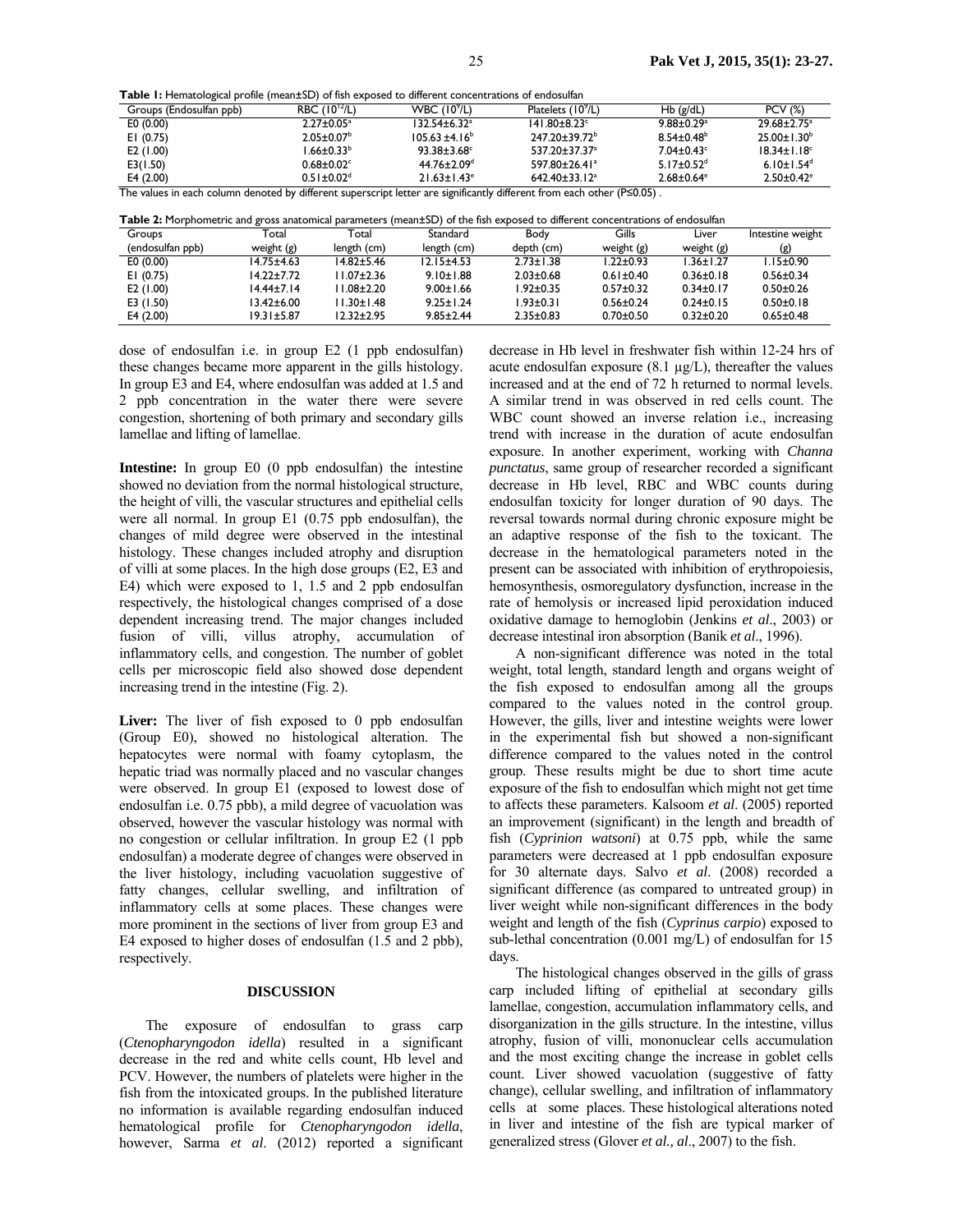

**Fig. 1:** Histomicrograph of gills of the fish exposed to different concentration of endosulfan. E0 - Gills having normal length of primary and secondary gills lamellae along with no observable vascular changes in control group (100X); E1 - lifting of secondary lamellae, congestion and disorganization are prominent (40X); E2 - congestion is evident (400X); E4 shortening of primary and secondary lamellae, severe congestion and lifting of the lamellae can be seen (100X). Fish of E1, E2 and E4 were exposed for 96 hours to 0.75, 1 and 2 ppb endosulfan, respectively. H&E stain.



**Fig. 2:** Histo-micrographs of intestine of fish exposed to different concentration of endosulfan. E0: (control group) showing normal height of villi, the epithelial cells contains normal proportion of goblet cells (40X). In E2: atrophied villi and accumulation of cells (100X), higher number of goblet cells along with cellular infiltration (400X) while in E4: stunting and fusion of villi (40X) can be seen. Compare abundant goblet cells in E4g while few goblet cells in E2g group (400X). Fish of E2, E3 and E4 were exposed for 96 hours to 1, 1.5 and 2 ppb endosulfan, respectively. H&E stain.

Glycogen depletion, lipidosis, villi depletion and fusion have been reported by several researchers in the different spps of fish excluding grass carp (*Ctenopharyngodon idella*) in response to endosulfan toxicity (Altenok and Capkin, 2007; Berntssen *et al*., 2010; Sarma *et al*., 2012).

The dramatic increase in the number of intestinal goblet cells may be linked to activation of host defense against the environmental pollutant. As the goblet cells are highly polarized secretory cells that play an important protective role in the intestine by synthesizing and secreting several mediators, including the mucin MUC2 and trefoil factor 3 (TFF3). Under basal conditions or under the influence of host or bacterial stimuli, goblet cells release MUC2 containing granules into the lumen, where they hydrate and form the structural basis for the mucus gel layer overlying the intestinal epithelium (Van Klinken *et al*., 1999). This mucus layer plays important physiological roles in the gut by i) lubrication to the intestinal surface, ii) limits passage of luminal molecules into the mucosa, iii) functions as a dynamic defensive barrier against enteric pathogens (Specian and Oliver, 1991). TFF3 on the other hand is considered to be potent inducer of cell migration and an inhibitor of apoptosis (Taupin *et al*., 2000), synergize with colonic mucins to enhance the protective barrier properties of the mucus layer against toxins (Kindon *et al*., 1995). These protective barriers might have been in activation to decrease the absorption of the toxicant from the intestinal lumen.

**Conclusion:** It could be concluded that endosulfan was toxic for the grass carp at as low as 0.75 ppb and could induce pathological alterations in hemopoietin, gastrointestinal, respiratory system.

#### **REFERENCES**

- Ali A, JA Khan, T Khaliq, I Javed, F Muhammad, B Aslam and MZ Khan, 2014. Hematobiochemical disruptions by lambda-cyhalothrin in rats. Pak Vet J, 34: 54-57.
- Altinok I and E Capkin, 2007. Histopathology of Rainbow trout exposed to sublethal concentrations of methiocarb or endosulfan. Toxicol Pathol, 35: 405-410.
- Ata A, FS Hatipoglu, O Yildiz-Gulay and MS Gulay, 2007. Protective role of ascorbic acid on subacute sperm toxicity in male New Zealand white rabbits treated with endosulfan. Drug Chem Toxicol, 30: 181-195.
- Awasthi N, R Ahuja and A Kumar, 2000. Factors influencing the degradation of soil-applied endosulfan isomers. Soil Biol Biochem, 32: 1697-1705.
- Banik S, S Chakraborty and JR Choudhury, 1996. Haemolytic anaemia in *Anabas testudineus* with reference to endosulfan. Uttar Pradesh J Zool, 16: 87-88.
- Bernabo I, E Brunelli, C Berg, A Bonacci and S Tripepi, 2008. Endosulfan acute toxicity in Bufo bufo gills: Ultrastructural changes and nitric oxide synthase localization. Aqua Toxicol, 86: 447-456.
- Berntssen MHG, KE Tollefsen, RD Handy, K Julshamn, K Aasen, E Helland and D Petri, 2010. Assessing sensitivity of Atlantic salmon post-smolt to dietary endosulfan using histology and markers of endocrine disruption, oxidative stress, and biotransformation. Aquaculture, 303: 86-93.
- Berrill M, D Coulson, L McGillivray and B Pauli, 1998. Toxicity of endosulfan to aquatic stages of anuran amphibians. Environ Toxicol Chem, 17: 1738-1744.
- Chishti Z and M Arshad, 2013. Growth linked biodegradation of chlorpyrifos by agrobacterium and enterobacter spp. Int J Agric Biol, 15: 19-26.
- Da Cuna RH, GR Vazquez, MN Piol, NV Guerreroc, MC Maggesea and FLL Nostroa, 2011. Assessment of the acute toxicity of the organochlorine pesticide Endosulfan in *Cichlasoma dimerus* (Teleostei, Perciformes). Ecotoxicol Environ Safety, 74: 1065- 1073.
- Ernst WR, P Jonah, K Doe, G Julien and Hennigar, 1991. Toxicity to aquatic organisms of off-target deposition of endosulfan applied by aircraft. Environ Toxicol Chem, 10: 103-114.